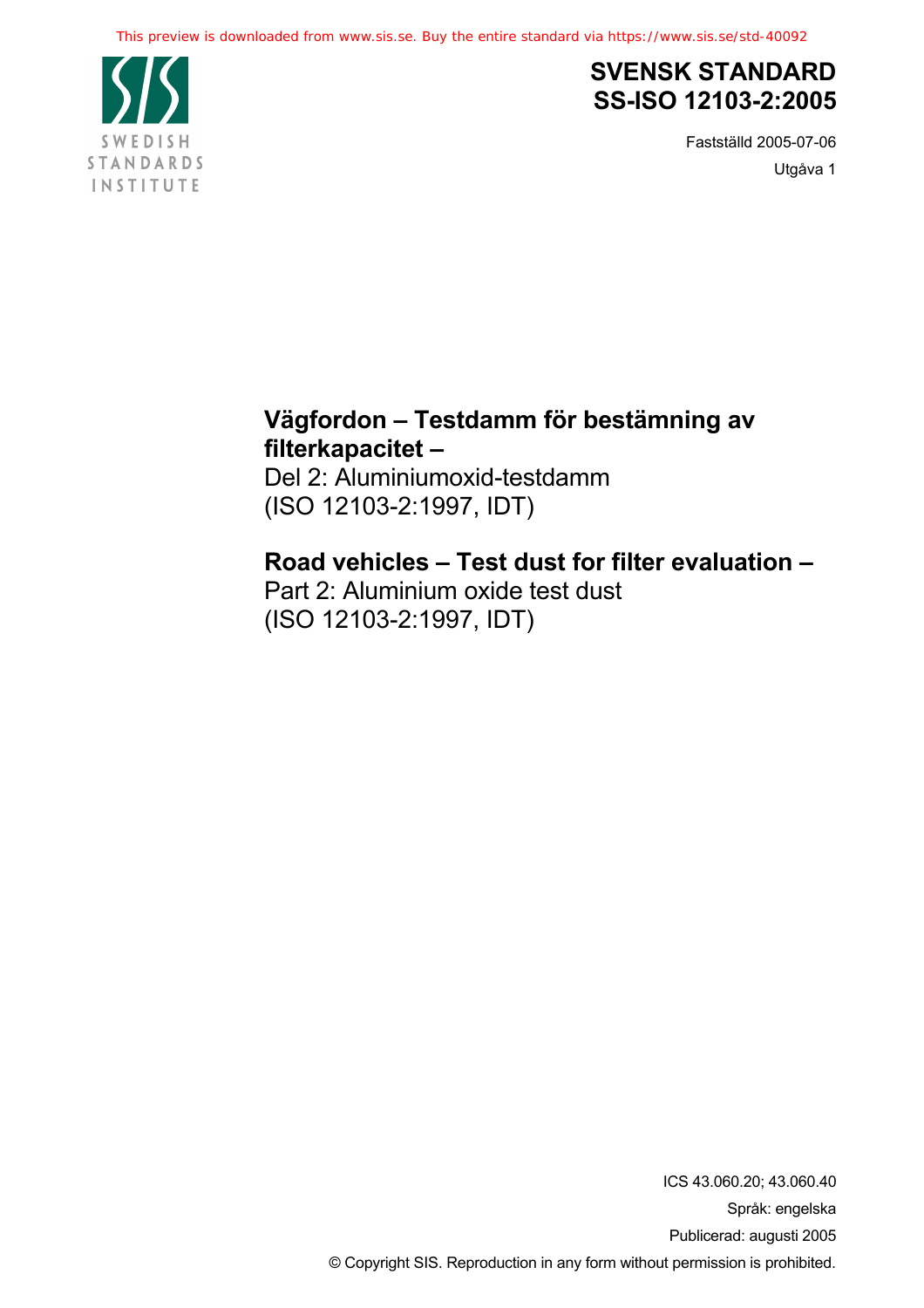Den internationella standarden ISO 12103-2:1997 gäller som svensk standard. Detta dokument innehåller den officiella engelska versionen av ISO 12103-2:1997.

The International Standard ISO 12103-2:1997 has the status of a Swedish Standard. This document contains the official English version of ISO 12103-2:1997.

Upplysningar om **sakinnehållet** i standarden lämnas av SIS, Swedish Standards Institute, telefon 08 - 555 520 00.

Standarder kan beställas hos SIS Förlag AB som även lämnar **allmänna upplysningar** om svensk och utländsk standard. *Postadress*: SIS Förlag AB, 118 80 STOCKHOLM *Telefon*: 08 - 555 523 10. *Telefax*: 08 - 555 523 11 *E-post*: sis.sales@sis.se. *Internet*: www.sis.se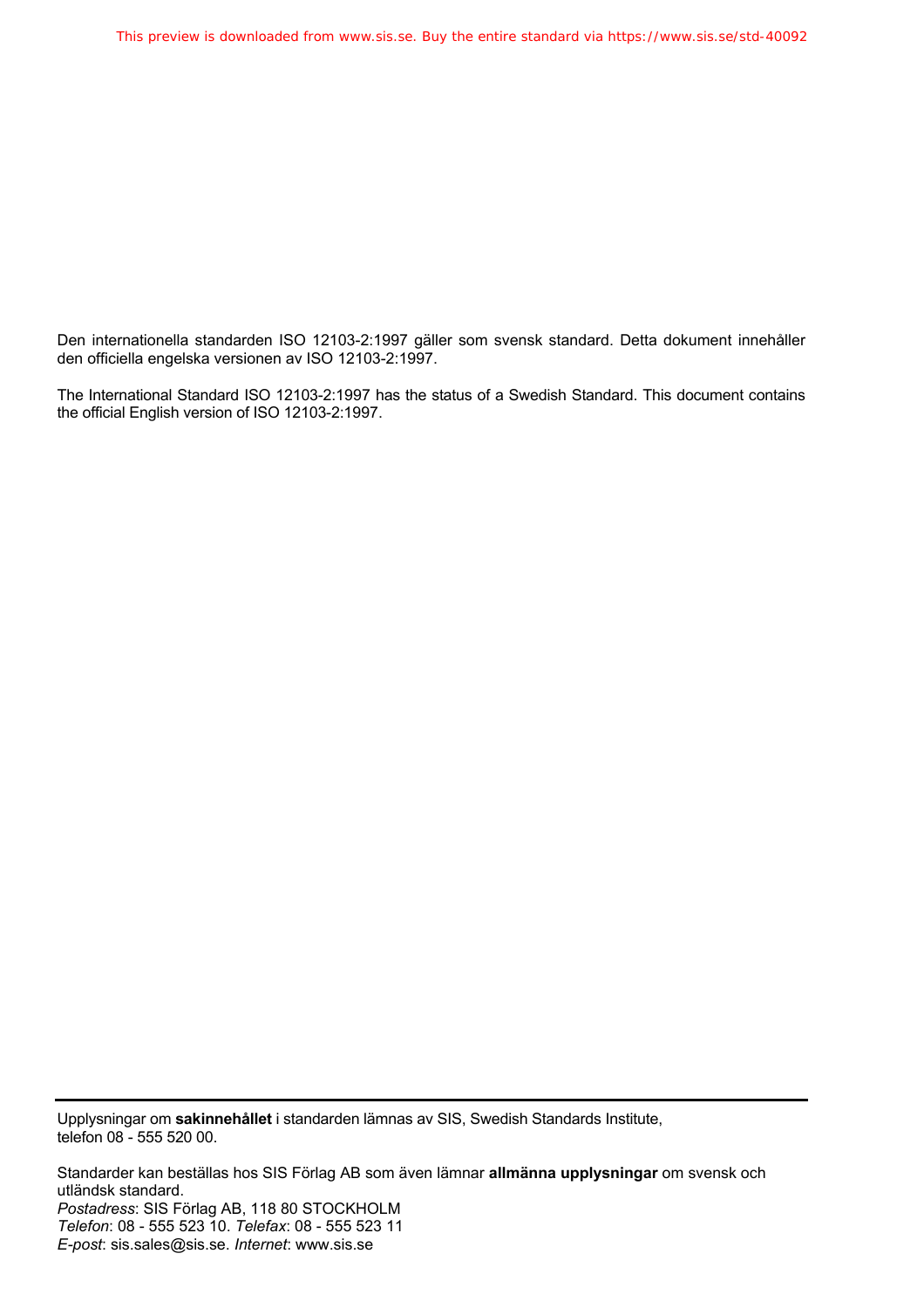## **Foreword**

ISO (the International Organization for Standardization) is a worldwide federation of national standards bodies (ISO member bodies). The work of preparing International Standards is normally carried out through ISO technical committees. Each member body interested in a subject for which a technical committee has been established has the right to be represented on that committee. International organizations, governmental and nongovernmental, in liaison with ISO, also take part in the work. ISO collaborates closely with the International Electrotechnical Commission (IEC) on all matters of electrotechnical standardization.

Draft International Standards adopted by the technical committees are circulated to the member bodies for voting. Publication as an International Standard requires approval by at least 75 % of the member bodies casting a vote.

International Standard ISO 12103-2 was prepared by Technical Committee ISO/TC 22, Road vehicles, Subcommittee SC 7, Injection equipment and filters for use on road vehicles.

ISO 12103 consists of the following parts, under the general title Road vehicles — Test dust for filter evaluation:

- Part 1: Arizona test dust
- Part 2: Aluminium oxide test dust

Annexes A to C of this part of ISO 12103 are for information only.

International Organization for Standardization Case postale 56 • CH-1211 Genève 20 • Switzerland Internet central@iso.ch<br>X.400 c=ch: a=400ne c=ch; a=400net; p=iso; o=isocs; s=central

Printed in Switzerland

<sup>©</sup> ISO 1997

All rights reserved. Unless otherwise specified, no part of this publication may be reproduced or utilized in any form or by any means, electronic or mechanical, including photocopying and microfilm, without permission in writing from the publisher.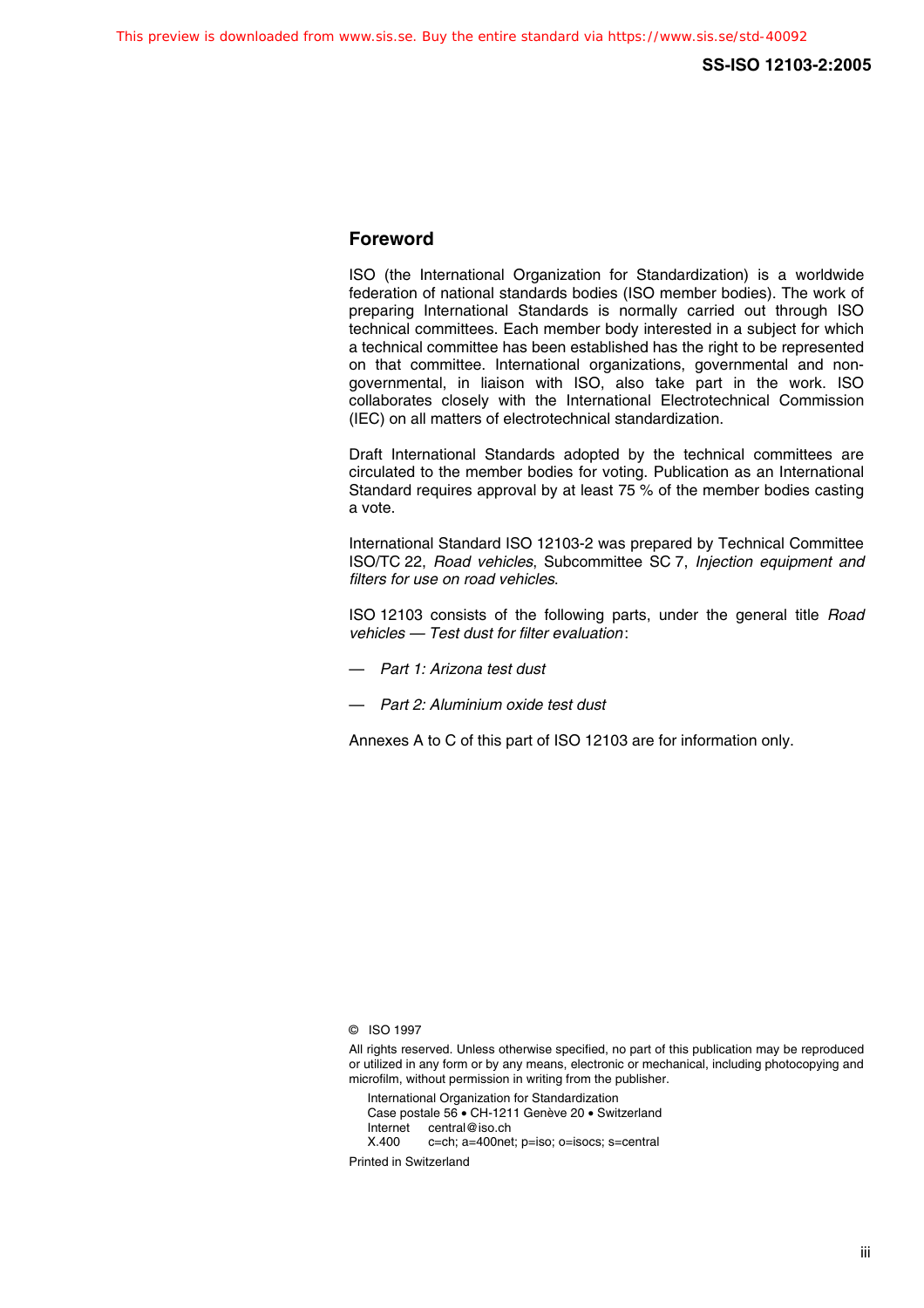#### **SS-ISO 12103-2:2005**

## **Introduction**

This part of ISO 12103 specifies a range of inorganic test dusts, manufactured from fused aluminium oxide, primarily used for evaluating the performance of both fuel and lubricating oil filters for internal combustion engines, generally by gravimetric methods.

This part of ISO 12103 is to be used in conjunction with a number of other International Standards which refer to the use of these test dusts in various filter performance test procedures.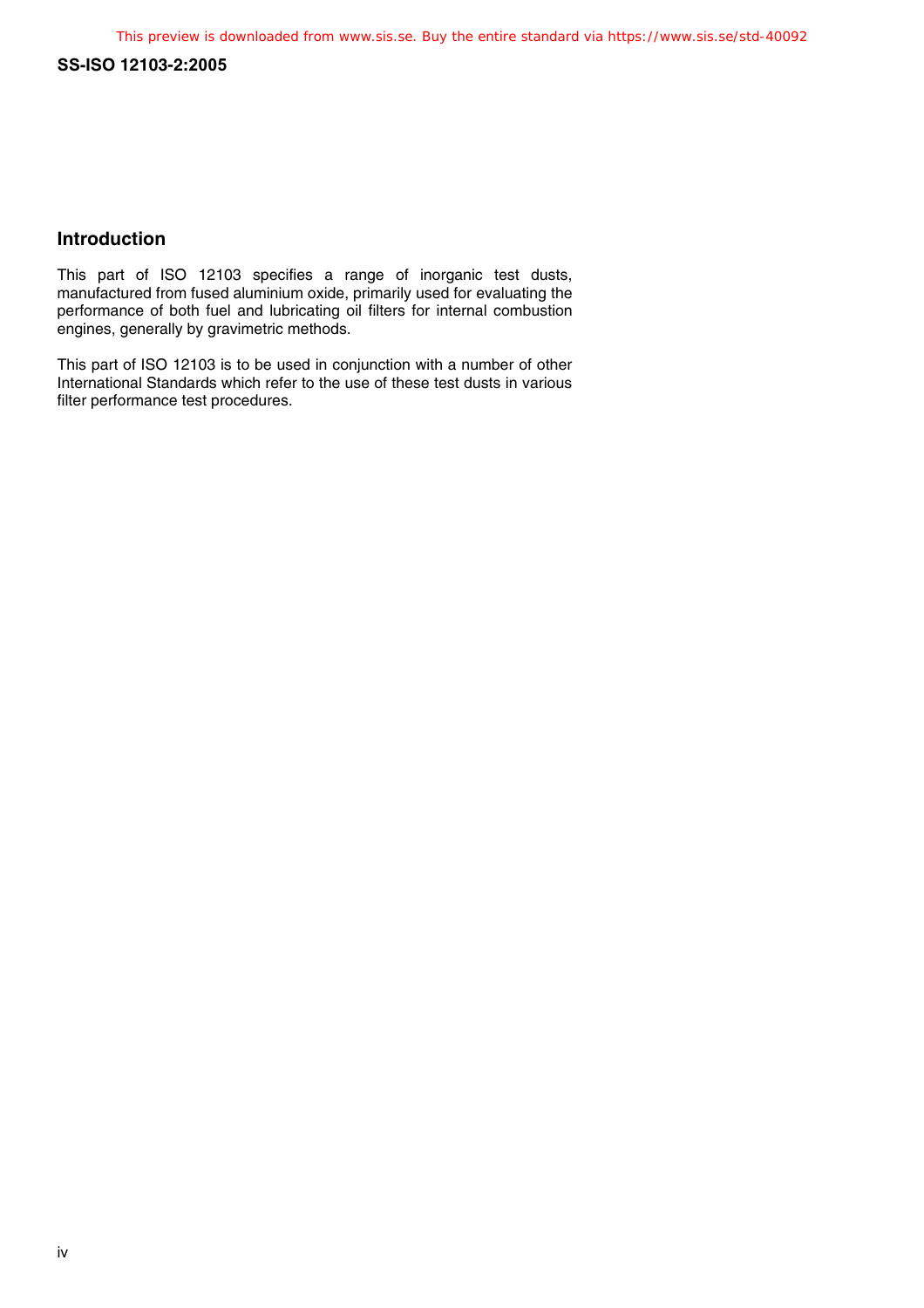# **Road vehicles — Test dust for filter evaluation —**

# **Part 2:**

Aluminium oxide test dust

## **1 Scope**

This part of ISO 12103 specifies the particle size distribution of five inorganic test dusts used for the evaluation of filters.

These dust are used in conjunction with various test procedures designed to evaluate, in general, fuel and lubricating oil filters for internal combustion engines by gravimetric methods.

The dusts may also be used for a number of other applications, such as for abrasion tests, where distinct, known particle size distributions of hard, abrasive material are required.

## **2 Test dust designation**

#### **2.1 Designation**

These "M" series test dusts are available in five standard grades<sup>1)</sup>, which are designated as follows:

- $-$  ISO 12103-M1 for nominal particle size: 5  $\mu$ m
- $-$  ISO 12103-M2 for nominal particle size: 7  $\mu$ m
- $-$  ISO 12103-M3 for nominal particle size: 14  $\mu$ m
- $-$  ISO 12103-M4 for nominal particle size: 30  $\mu$ m
- $-$  ISO 12103-M5 for nominal particle size: 55  $\mu$ m

#### **2.2 General description**

\_\_\_\_\_\_\_\_\_\_\_\_

All five grades of dust are made from fused aluminium oxide  $(A<sub>2</sub>O<sub>3</sub>)$  having a density of 3 960 kg/m<sup>3</sup>. The bulk density of the material, which varies with grade, is in the range 500 kg/m<sup>3</sup> to 2 300 kg/m<sup>3</sup>. The colour of the material also varies, from off-white to brown, depending on the particle size range and grade.

<sup>1)</sup> Suitable products are available commercially. Details can be obtained from the Secretariat to Technical Committee ISO/TC 22 or from the ISO Central Secretariat.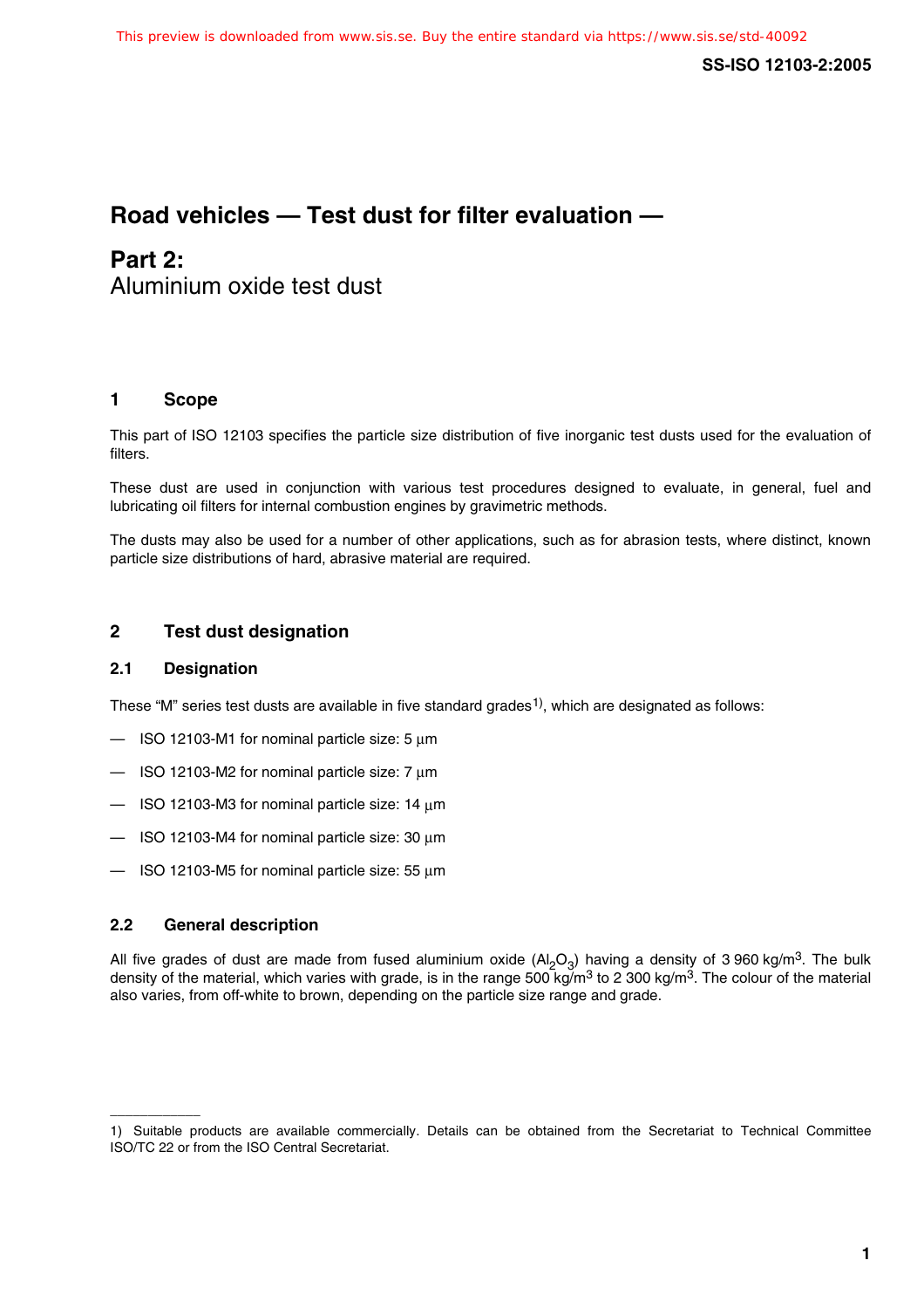# **SS-ISO 12103-2:2005**

# **3 Particle size distribution of test dusts**

#### **3.1 Explanation**

The particle size distribution of each of the five grades of dust shall conform to the limits shown in figures 1 to 5 and tables 1 to 5, when determined by the Andreasen sedimentation method (see annex C).

It should be noted that other methods of particle size analysis, such as light scattering (laser diffraction) or the electrical sensing zone method (Coulter principle), of insoluble dusts in liquid suspensions, will give different results to those obtained by the Andreasen sedimentation method.

When these different methods of analysis are employed by a test laboratory, the laboratory should generate suitable correlation data between the method by which these powders are supplied to conform (Andreasen sedimentation) and by the method of analysis adopted by the test laboratory.

An example is given in annex A of the difference in the particle size distribution range of grade M2 dust (the most commonly used of the five grades of dust) obtained by the laser diffraction method from a range of dust samples representing material from both the minimum and maximum limits for the M2 grade.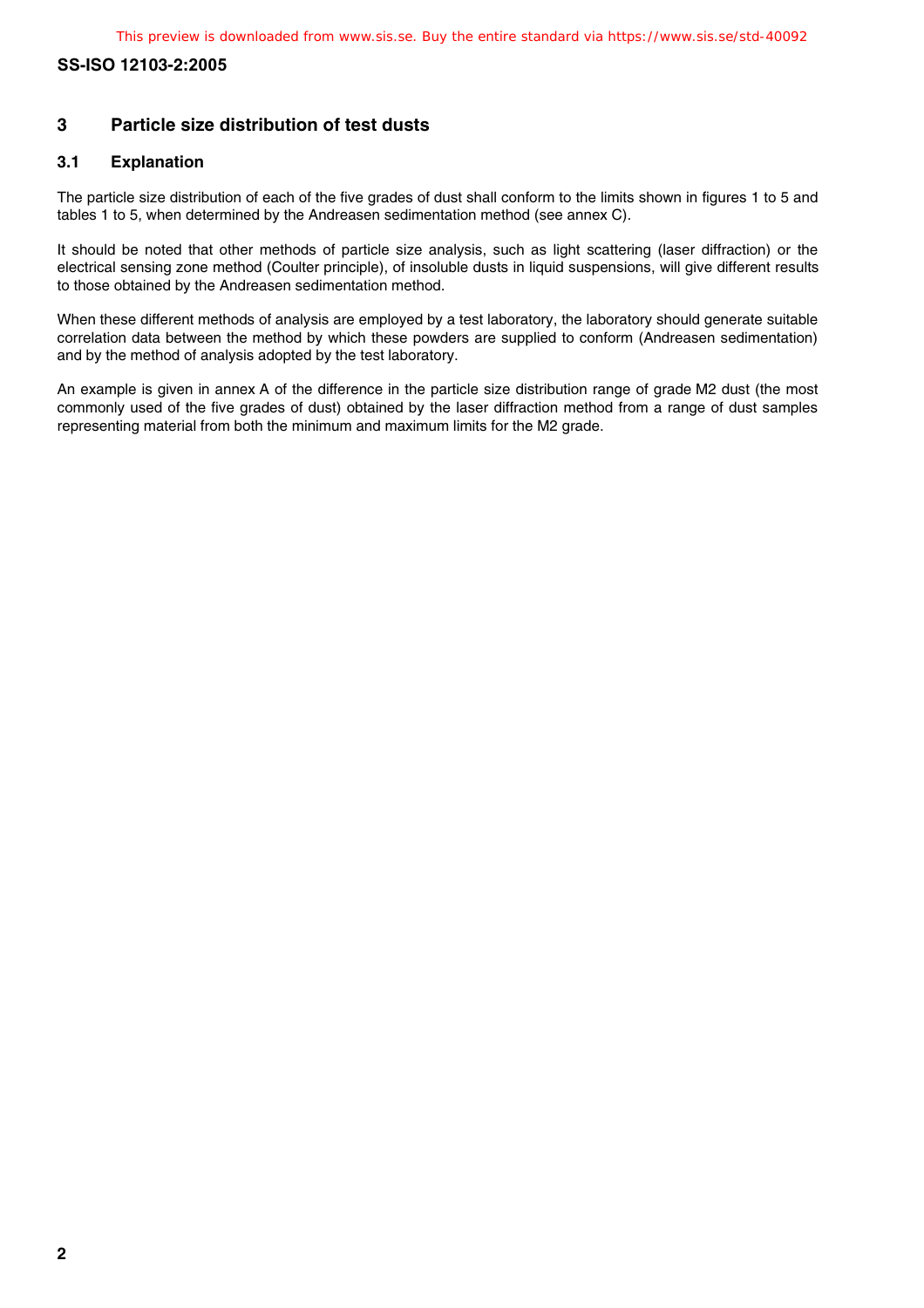# **SS-ISO 12103-2:2005**

#### **3.2 Grade M1 particle size distribution limits**

See figure 1 and table 1.





| <b>Particle size</b><br>(Stokes diameter)         | Percentage by mass,<br>undersize |      |  |
|---------------------------------------------------|----------------------------------|------|--|
| μm                                                | min.                             | max. |  |
| 2,5                                               |                                  | 1,5  |  |
| 3,0                                               |                                  | 6,0  |  |
| 3,5                                               | 1,0                              | 12,0 |  |
| 4,0                                               | 6,0                              | 23,5 |  |
| 5,0                                               | 30,0                             | 57,0 |  |
| 6,0                                               | 63,5                             | 86,0 |  |
| 7,0                                               | 88,5                             | 97,0 |  |
| 8,0                                               | 96,0                             |      |  |
| 9,0                                               | 98,8                             |      |  |
| 50 % mean size range: $5.2 \mu m \pm 0.4 \mu m$ . |                                  |      |  |

**Table 1 — Specification limits for grade M1 test dust**